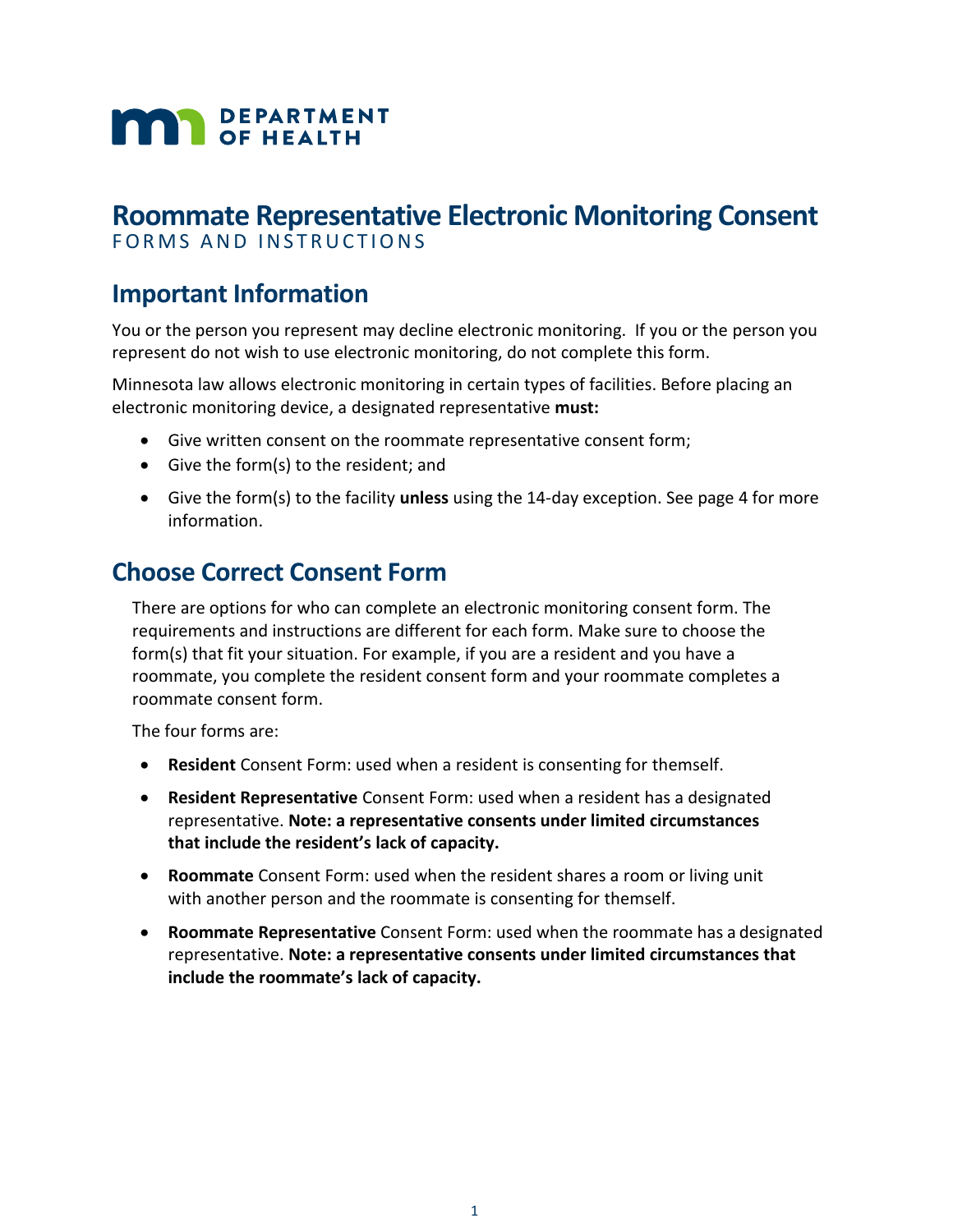# **Questions**

If you have questions, you can use any of the resources below:

- A staff member at your facility
- The Office of Ombudsman for Long-Term Care
	- o Phone: 651-431-2555 or 1-800-657-3591
	- o Email: [e.monitoring.ooltc@state.mn.us](mailto:e.monitoring.ooltc@state.mn.us)
- The Minnesota Department of Health
	- o Phone: 651-201-4101
	- o Email: [health.fpc-web@health.state.mn.us](mailto:health.fpc-web@health.state.mn.us)
- Minnesota Statute [§144.6502](https://www.revisor.mn.gov/statutes/cite/144.6502)

# **Instructions for completing the form(s):**

### Identification

• Print identifying information.

# Determining Representative Authority

In most circumstances a roommate must consent to electronic monitoring, and a representative may not consent on their behalf. A representative may only consent on a roommate's behalf if:

- 1. The roommate did not affirmatively object to electronic monitoring; **and**
- 2. The roommate's medical professional determines that the roommate currently lacks the ability to understand and appreciate the nature and consequences of electronic monitoring. Get the determination in writing and attach it to the consent form.
- Mark the box beside the statement that best describes how you got authority to represent the roommate.
- Mark the box **only** if the roommate you represent did not object to electronic monitoring.
- Enter the date you:
	- o Explained electronic monitoring to the roommate you represent;
	- o Asked them if they wanted electronic monitoring; and
	- o The roommate you represent did not object.
- Print the names and relationships of everyone who was present when you asked the roommate you represent if they wanted electronic monitoring used in their room or apartment.
- Mark the box if the medical professional of the roommate you represent determined that they lack the ability to understand and appreciate the nature and consequences of electronic monitoring.
	- o Have the medical professional put their determination in writing.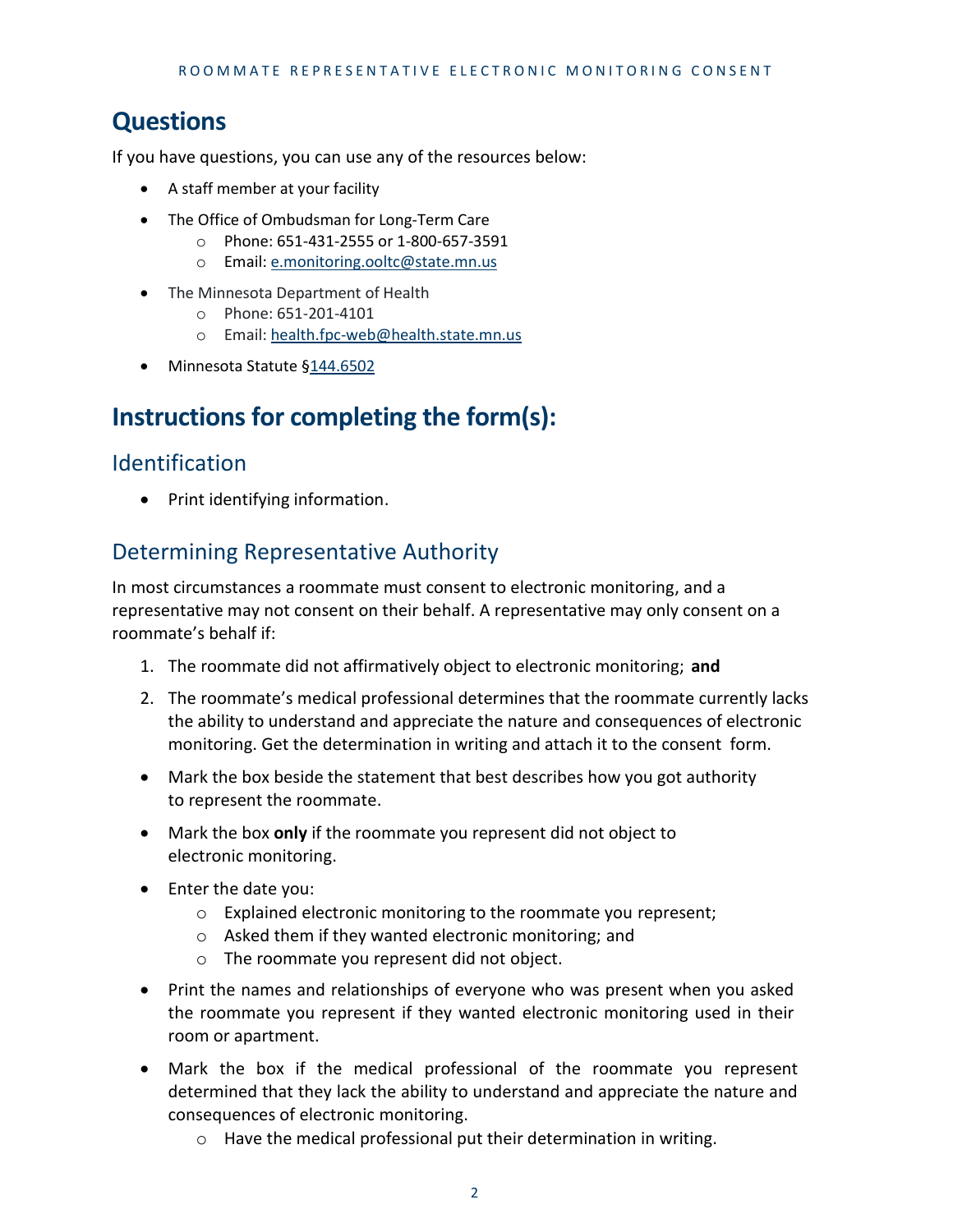o Attach the medical professional's written determination to the consent form.

# Explanations

- Review each item under the section "Explanations" starting on page 5.
- If you explained each of the items in that section to the person you represent (the roommate of the person requesting consent), mark the box.

# Device

- Print the make or brand name of the device.
- Enter the model number.
- Mark each box that describes something the device does.
- If you mark "Device records" or "Device broadcasts/streams," print the names and relationships of all people who will have access to the streaming, for example:
	- o Mary Bunyan, daughter
	- o John Minnesota, friend

# Conditions and Restrictions

Carefully consider if you want conditions or restrictions about when or how to use the device.

- If you want an electronic monitoring device and do not want any conditions or restrictions on when or how it is used, mark the box stating: "I choose electronic monitoring with no conditions or restrictions."
- If you choose to have conditions and restrictions about when or how to use the device, mark the box stating: "I choose electronic monitoring with the conditions marked below:"
	- Review the list of conditions and mark the box before each condition you want.
		- o If you choose "Turn off the device for the duration of a visit," mark a box for each type of visitor for whom you want the device turned off. If you choose "Other visitor(s)," print specific titles or names. You may want to say "All visitors" or mark the "All visitors" box.
		- o You may choose other conditions or restrictions not specifically listed. If you have conditions or restrictions not on the list, mark the box "Any other condition or restriction on the use of an electronic monitoring device." Describe the condition or restriction on the line(s).

# Understanding

This section has important statements. Read them carefully. If you know what the statement means, continue to the signature section. If you are not sure what a statement means, do not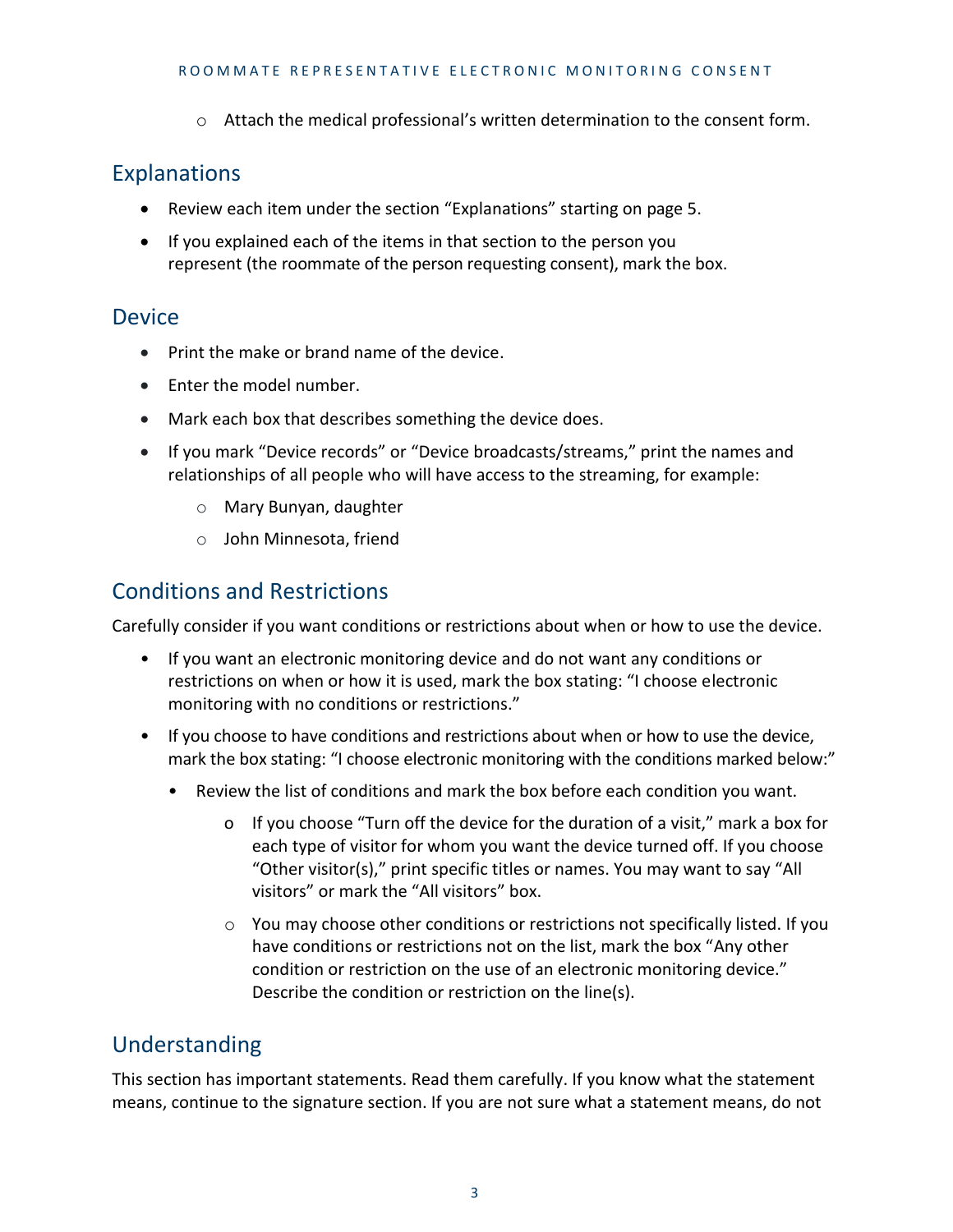sign the form yet. Ask someone to explain the statement to you first. When you understand what it means, go to the signature section.

# **Signature**

- Print the first and last name of the roommate you represent.
- If you agree to use an electronic monitoring device in the room or living unit of the roommate you represent, sign your name and enter date.
- Give the completed consent form you just signed and dated to the resident who requested your consent or their representative.

# Withdrawing Consent for Electronic Monitoring

#### **\*\*Only fill out this section if you give consent and later want to withdraw your consent for electronic monitoring\*\***

After you fill out a consent form and give it to the resident who requested it, or their representative, you can take away your consent at any time. To remove your consent, ask the facility to give you back the form. **NOTE:** if the device has not been in use at least 14 days, first talk to the resident who placed the device, or their representative. They may be using the 14-day exception. The 14-day exception is explained below.

- Sign your name and enter date in the section for withdrawing consent.
- Give the form back to the facility.

# 14-Day Exception to Notifying the Facility about Electronic Monitoring

There are situations when the resident does **not** need to notify the facility before they start using electronic monitoring. If the resident:

- 1. Fears retaliation by the facility;
- 2. Did not receive a timely written response from the facility to a concern the resident gave the facility in writing, and that concern leads them to want to use an electronic monitoring device; **or**
- 3. Already reported concerns to the Minnesota Adult Abuse Reporting Center or the police, and those concerns lead them to want to use an electronic monitoring device.

If one of the three exceptions above applies:

- The resident can place and use the device for up to 14 days without notifying the facility.
- The resident, and their roommate, **must** still complete the consent form(s) and the roommate must consent to using an electronic monitoring device.
- The resident **must** send a copy of the consent form they complete (not the one you complete) to the Office of Ombudsman for Long-Term Care (Ombudsman).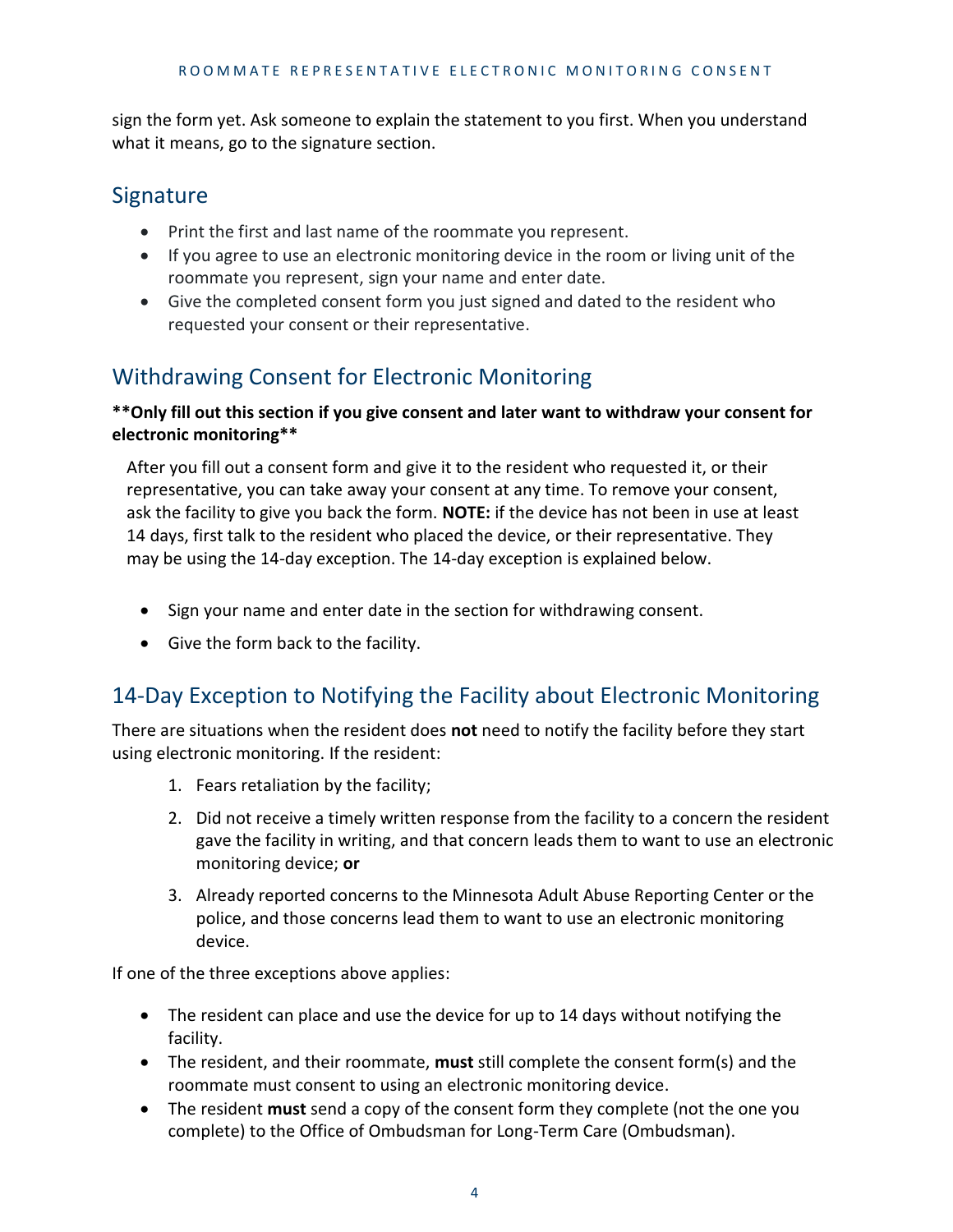#### ROOMMATE REPRESENTATIVE ELECTRONIC MONITORING CONSENT

The resident or their representative keeps the original completed consent forms and must give them to the facility by the 15<sup>th</sup> day if the resident or their representative intends to use electronic monitoring for more than 14 days.

INSTRUCTIONS END HERE. FORM TO BE COMPLETED FOLLOWS ON NEXT PAGE.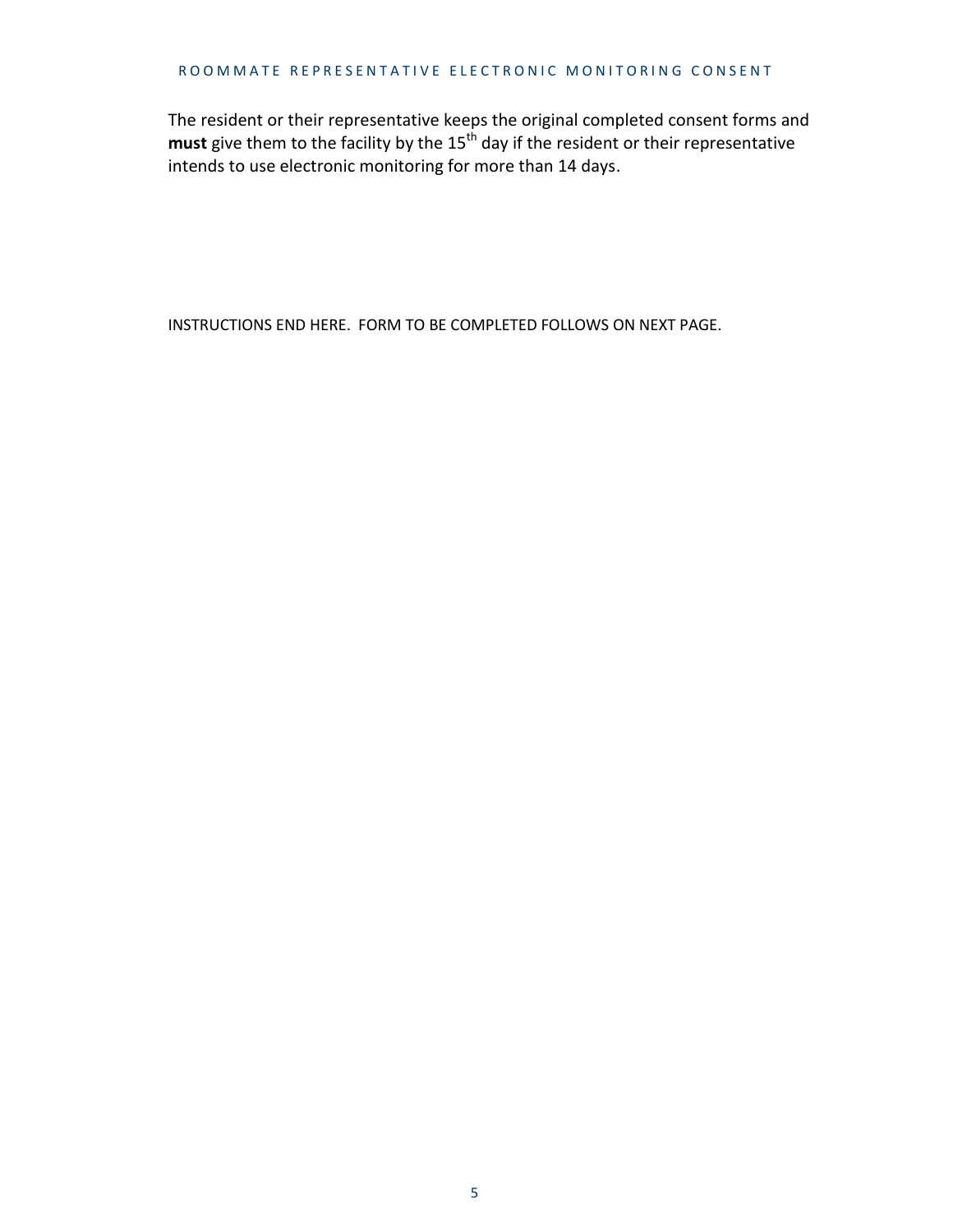# **Roommate Representative Electronic Monitoring Consent Form**

# Identification

| Resident asking for consent to use electronic monitoring: _______________________ |
|-----------------------------------------------------------------------------------|
|                                                                                   |
|                                                                                   |
| Roommate representative:                                                          |

# Determining Representative Authority

- 1. The roommate's representative is a:
	- $\Box$  Court-appointed guardian;

 $\Box$  Person age 18 or older appointed by the resident in a health care power of attorney to make health care decisions on behalf of the resident; or  $\Box$  Person who is not an agent of a facility or of a home care provider designated in writing by the resident and maintained in the resident's records on file with the facility.

2. The roommate's representative may consent to electronic monitoring on behalf of the resident if:

 $\Box$  The resident did not affirmatively object to electronic monitoring.

a. Date the resident was asked if they consented to electronic monitoring conducted in their room or living unit and did not affirmatively object to electronic monitoring was:

\_\_\_\_\_\_\_\_\_\_\_\_\_\_\_\_\_\_\_\_\_\_\_\_\_\_\_\_\_\_\_\_\_\_\_\_\_\_\_\_\_\_\_\_\_\_\_\_\_\_\_\_\_\_\_\_

b. Person(s) present when the resident was asked if they consented to electronic monitoring conducted in their room or living unit:

#### **AND**

 $\Box$  The roommate's medical professional determined that the roommate currently lacks the ability to understand and appreciate the nature and consequences of electronic monitoring. (Attach a written determination by the medical professional to this consent form.)

# Explanations

 $\Box$  As the roommate's representative, I explained the following to the roommate:

- No person may access any video or audio recording created through authorized electronic monitoring without my (the representative's) written consent, except if it is required under another law, a recording or copy of a recording may be disseminated to address the health, safety or welfare concerns of one or more residents.
- Conditions may be placed on the use of the electronic monitoring device.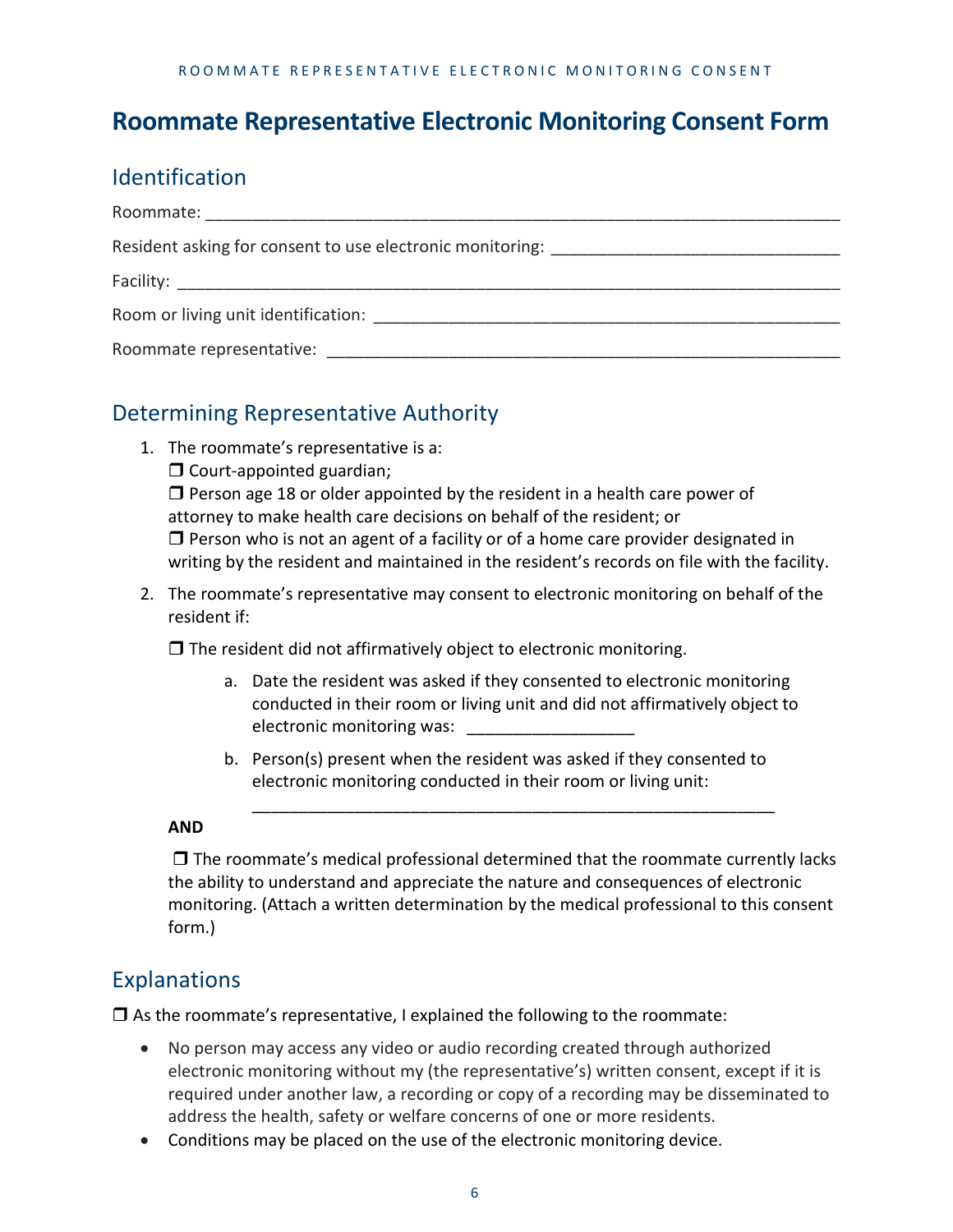- The roommate has the ability to decline any and all recording.
- If the roommate consents to electronic monitoring they can:
	- o Withdraw consent at anytime
	- o Add or remove conditions at anytime
- Type/brand of electronic monitoring device that the resident will use such as a:
	- o Device that captures video
	- o Device that captures audio
	- o Device that records
	- o Device that streams
	- o If the device streams, who will have access

### Electronic Monitoring Device

Type/brand: \_\_\_\_\_\_\_\_\_\_\_\_\_\_\_\_\_\_\_\_\_\_\_\_\_\_\_\_ Model Number: \_\_\_\_\_\_\_\_\_\_\_\_\_\_\_\_\_\_\_\_\_\_\_\_\_\_

Type: (check all that apply)

 $\Box$  Device records  $\Box$  Device streams

 $\Box$  Device captures video  $\Box$  Device captures audio

If the device records or streams, who will have access? List the name(s) of who will have access: \_\_\_\_\_\_\_\_\_\_\_\_\_\_\_\_\_\_\_\_\_\_\_\_\_\_\_\_\_\_\_\_\_\_\_\_\_\_\_\_\_\_\_\_\_\_\_\_\_\_\_\_\_\_\_\_\_\_\_\_\_\_\_\_\_\_\_\_\_\_\_\_\_\_\_\_\_\_

# Conditions and Restrictions

 $\Box$  I choose electronic monitoring with no conditions or restrictions

 $\Box$  I choose electronic monitoring with the conditions marked below:

 $\Box$  Prohibit audio recording

 $\Box$  Prohibit video recording

 $\Box$  Prohibit broadcasting/streaming of audio or video

 $\Box$  Turn off the electronic monitoring device or block the visual recording component of the electronic monitoring device for the duration of an exam or procedure by a health care professional

 $\Box$  Turn off the electronic monitoring device or block the visual recording component of the electronic monitoring device while dressing, bathing or toileting

 $\Box$  Turn off the electronic monitoring device for the duration of a visit with the following:

 $\square$  Spiritual adviser/clergy

 $\Box$  Ombudsman

□ Attorney

 $\Box$  Financial planner

- $\Box$  Intimate partner
- $\Box$  Other visitor(s):
- □ All visitors

 $\Box$  Any other condition or restriction on the use of the electronic monitoring device: \_\_\_\_\_\_\_\_\_\_\_\_\_\_\_\_\_\_\_\_\_\_\_\_\_\_\_\_\_\_\_\_\_\_\_\_\_\_\_\_\_\_\_\_\_\_\_\_\_\_\_\_\_\_\_\_\_\_\_\_\_\_\_\_\_\_\_\_\_\_

\_\_\_\_\_\_\_\_\_\_\_\_\_\_\_\_\_\_\_\_\_\_\_\_\_\_\_\_\_\_\_\_\_\_\_\_\_\_\_\_\_\_\_\_\_\_\_\_\_\_\_\_\_\_\_\_\_\_\_\_\_\_\_\_\_\_\_\_\_\_